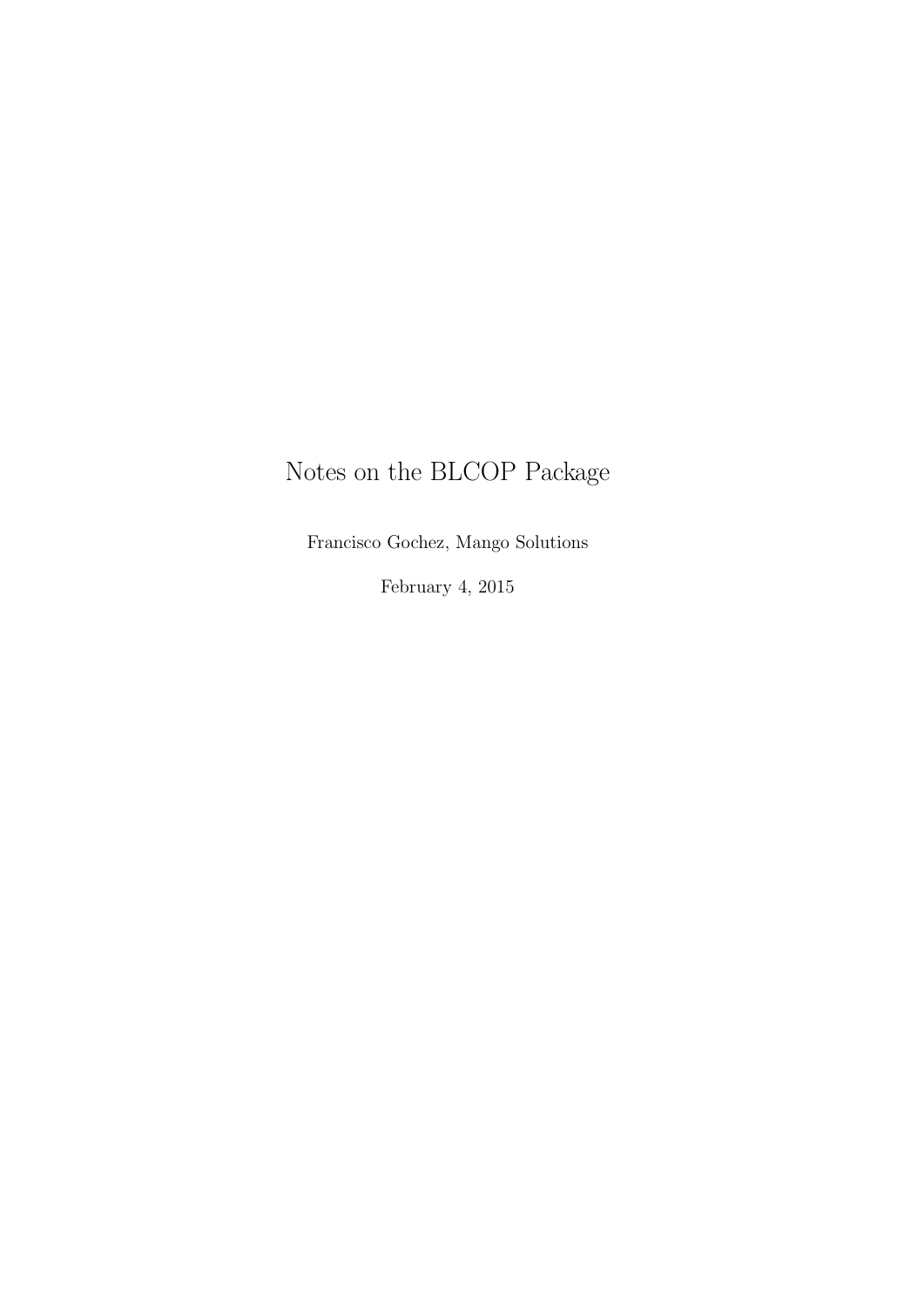### 1 Introduction

The BLCOP package is an implementation of the Black-Litterman and copula opinion pooling frameworks. This vignette gives an overview of these two opinion-blending methods, briefly shows how they are implemented in this package, and closes with a short discussion of how the package may evolve in the future(any feedback would be greatly appreciated).

# 2 Overview of the Black-Litterman model

The Black-Litterman model was devised in 1992 by Fisher Black and Robert Litterman. Their goal was to create a systematic method of specifying and then incorporating analyst/portfolio manager views into the estimation of market parameters. Let  $A = \{a_1, a_2, ..., a_n\}$  be a set of random variables representing the returns of n assets. In the BL approach, the joint distribution of  $A$  is taken to be multivariate normal, i.e.  $A \sim N(\mu, \Sigma)$ . The problem they then addressed was that of incorporating an analyst's views into the estimation of the market mean  $\mu$ <sup>1</sup>. Suppose that we take  $\mu$  itself to be a random variable which is itself normally distributed, and moreover that its dispersion is proportional to that of the market. Then

$$
\mu \sim N(\pi, \tau \Sigma),
$$

and  $\pi$  is some underlying parameter which can be determined by the analyst using some established procedure. Black and Litterman argued from equilibrium considerations that this should be obtained from the intercepts of the capital-asset pricing model.

Next, the analyst forms subjective views on the actual mean of the returns for the holding period. This is the part of the model that allows the analyst/portfolio manager to include his or her views. BL proposed that views should be made on linear combinations (i.e. portfolios) of the asset return variable means  $\mu$ . Each view would take the form of a "mean plus error". Thus for example, a typical view would look as follows:

$$
p_{i1}\mu_1 + p_{i2}\mu_2 + \dots + p_{in}\mu_n = q_i + \epsilon_i
$$

, where  $\epsilon_i$  ∼  $N(0, \sigma_i^2)$ . The standard deviations  $\sigma_i^2$  of each view could be taken as controlling the confidence in each view. Collecting these views into a matrix we will call the "pick" matrix, we obtain the "general" view specification

$$
P\mu \sim N(\mu, \Omega).
$$

 $\Omega$  is the diagonal matrix  $diag(\sigma_1^2, \sigma_2^2, ..., \sigma_2^n)$ . It can be shown (c.f. [Me08], p.5 and appendix), based on Bayes' Law, that the posterior distribution of the market mean conditional on these views is

$$
\mu|_{q;\Omega} \sim N(\mu_{BL},\Sigma_{BL}^{\mu})
$$

where

$$
\mu_{BL} = ((\tau \Sigma)^{-1} + P^T \Omega^{-1} P)^{-1} ((\tau \Sigma)^{-1} \pi + P^T \Omega^{-1} q)
$$
  

$$
\Sigma_{BL}^{\mu} = ((\tau \Sigma)^{-1} + P^T \Omega^{-1} P)^{-1}
$$

We can then obtain the posterior distribution of the market by taking  $A|_{q,\Omega} = \mu|_{q,\Omega} + Z$ , and  $Z \sim N(0,\Sigma)$ is independent of  $\mu$ . One then obtains that  $E[A] = \mu_{BL}$  and  $\Sigma_{BL} = \Sigma + \Sigma_{BL}^{\mu}$  ([Me08], p. 5). Let us now see how these ideas are implemented in the **BLCOP** package.

 $1A$ . Meucci has reformulated the model in terms of forming views directly on market realization rather than the mean, and in my opinion this formulation is considerably clearer. See [Me08]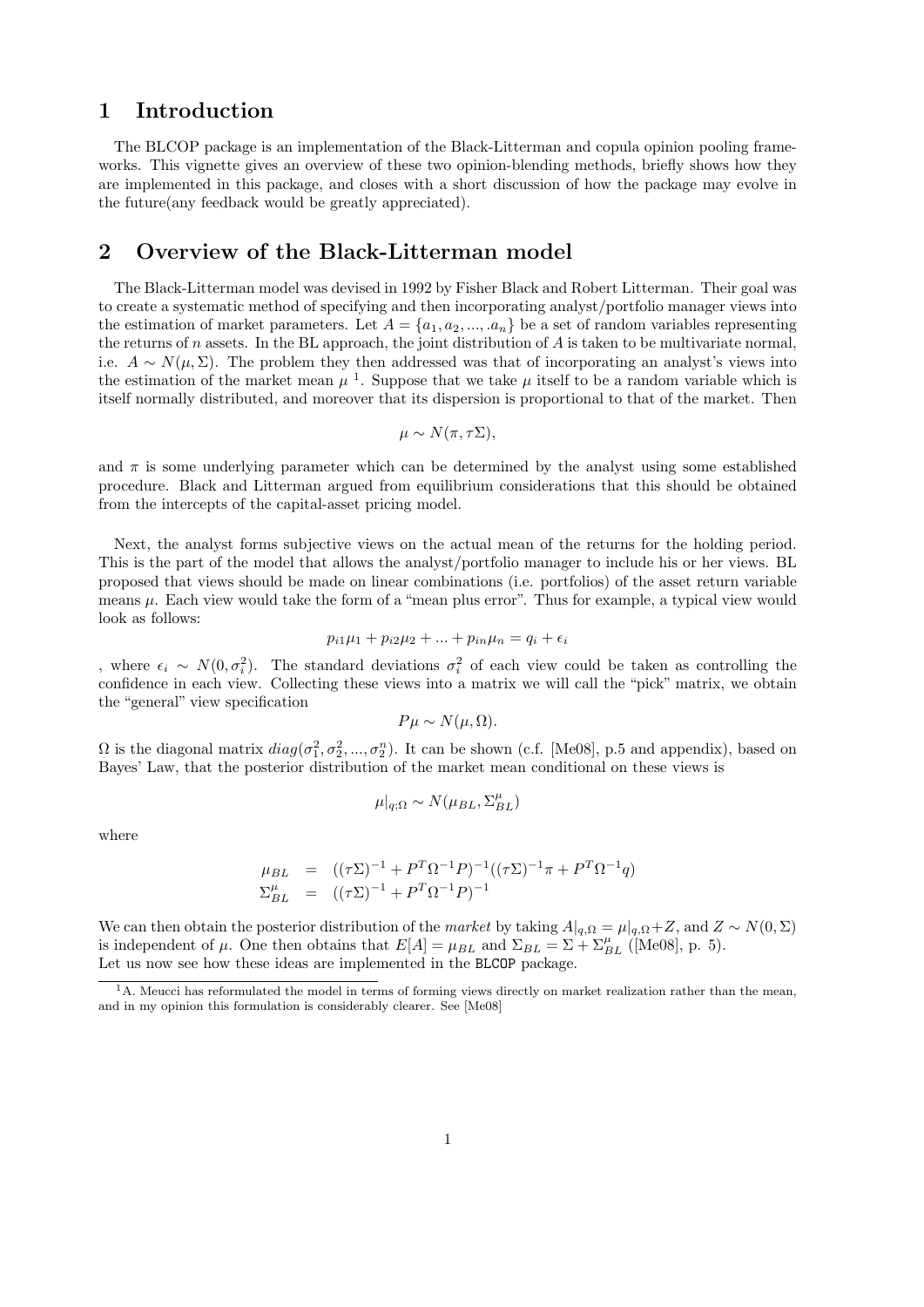### 3 Using the Black-Litterman model in BLCOP

The implementation of the Black-Litterman model in BLCOP is based on objects that represent views on the market and objects that represent the posterior distribution of the market after blending the views. We will illustrate this with a simple example. Suppose that an analyst wishes to form views on 6 stocks, 2 of which are technology stocks and the other 4 of which are from the financial sector. Intially, she believes that the average of the 2 tech stocks will outperform one of the financial stocks, say  $\frac{1}{2}$ (DELL + IBM) – MS ~  $N(0.06, 0.01)$ . We will create a BLViews class object with the BLViews constructor function. Its arguments are the "pick" matrix, a vector of confidences, the vector "q", and the the names of the assets in one's "universe". Please note that the following examples may require the suggested fPortfolio and mnormt packages.

```
> pickMatrix <- matrix(c(1/2, -1, 1/2, rep(0, 3)), nrow = 1, ncol = 6)
> views <- BLViews(P = pickMatrix, q = 0.06, confidences = 100,
+ assetNames = colnames(monthlyReturns))
> views
```

```
1 : 0.5*IBM+-1*MS+0.5*DELL=0.06 + eps. Confidence: 100
```
Next, we need to determine the "prior" distribution of these assets. The analyst may for instance decide to set these means to 0, and then calculate the variance-covariance matrix of these through some standard estimation procedure (e.g. exponentially weighted moving average). Here we use cov.mve from the MASS package.

```
> priorMeans <- rep(0, 6)
> priorVarcov <- cov.mve(monthlyReturns)$cov
```
We can now calculate the posterior market distribution using the posteriorEst. This takes as parameters the view object, the prior covariance and mean, and "tau" <sup>2</sup>. The procedure for setting  $\tau$  is the subject of some controversy in the literature, but here we shall set it to  $1/2$ .

```
> marketPosterior <- posteriorEst(views = views, sigma = priorVarcov,
+ mu = priorMeans, tau = 1/2)
Prior means:
IBM MS DELL C JPM BAC
  0 0 0 0 0 0
Posterior means:
         IBM MS DELL C JPM
0.0010355484 -0.0100833606 0.0123780212 -0.0033628579 -0.0041899317
        BAC
-0.0007841554
Posterior covariance:
           IBM MS DELL C JPM BAC
IBM 0.012526216 0.010726825 0.010231239 0.007619611 0.008808647 0.002739933
MS 0.010726825 0.016247958 0.009073655 0.008678542 0.011413792 0.002525494
DELL 0.010231239 0.009073655 0.023500595 0.005503472 0.008743611 0.001323766
C 0.007619611 0.008678542 0.005503472 0.008444480 0.008360002 0.003770900
JPM 0.008808647 0.011413792 0.008743611 0.008360002 0.016860110 0.005260369
BAC 0.002739933 0.002525494 0.001323766 0.003770900 0.005260369 0.006485892
```
Now suppose that we wish to add another view, this time on the average of the four financial stocks. This can be done conveniently with addBLViews as in the following example:

<sup>2</sup>An additional parameter called kappa will be discussed shortly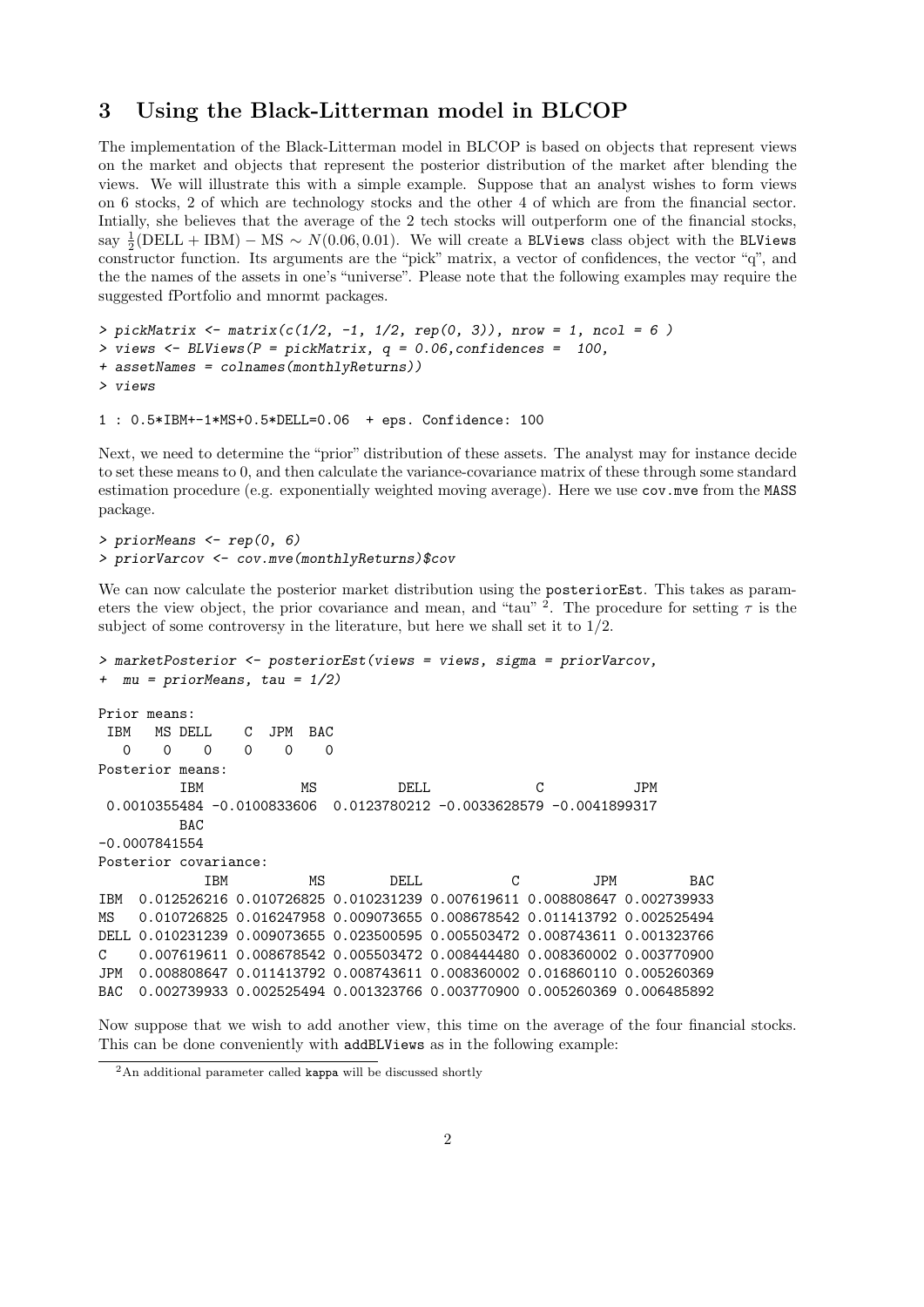```
> finViews \le matrix(ncol = 4, nrow = 1, dimnames = list(NULL, c("C","JPM","BAC","MS")))
> finViews[,1:4] <- rep(1/4,4)
> views <- addBLViews(finViews, 0.15, 90, views)
> views
1 : 0.5*IBM+-1*MS+0.5*DELL=0.06 + eps. Confidence: 100
```
2 : 0.25\*MS+0.25\*C+0.25\*JPM+0.25\*BAC=0.15 + eps. Confidence: 90

We will now recompute the posterior, but this time using the captial asset pricing model to compute the "prior" means. Rather than manually computing these, it is convenient to use the BLPosterior wrapper function. It will compute these "alphas", as well as the variance-covariance matrix of a returns series, and will then call poseriorEst automatically.

> marketPosterior <- BLPosterior(as.matrix(monthlyReturns), views, tau = 1/2,  $marketIndex = as_matrix(sp500Returns),riskFree = as_matrix(US13wTB))$ 

Prior means:

IBM MS DELL C JPM BAC 0.020883598 0.059548398 0.017010062 0.014492325 0.027365230 0.002829908 Posterior means: IBM MS DELL C JPM BAC 0.06344562 0.07195806 0.07777653 0.04030821 0.06884519 0.02592776 Posterior covariance: IBM MS DELL C JPM BAC IBM 0.021334221 0.010575532 0.012465444 0.008518356 0.010605748 0.005281807 MS 0.010575532 0.031231768 0.017034827 0.012704758 0.014532900 0.008023646 DELL 0.012465444 0.017034827 0.047250599 0.007386821 0.009352949 0.005086150 C 0.008518356 0.012704758 0.007386821 0.016267422 0.010968240 0.006365457 JPM 0.010605748 0.014532900 0.009352949 0.010968240 0.028181136 0.011716834 BAC 0.005281807 0.008023646 0.005086150 0.006365457 0.011716834 0.011199343

Both BLPosterior and posteriorEst have a kappa parameter which may be used to replace the matrix  $\Omega$  of confidences in the posterior calculation. If it is greater than 0, then  $\Omega$  is set to  $\kappa P^T \Sigma P$ rather than  $diag(\sigma_1^2, \sigma_2^2, ..., \sigma_2^n)$ . This choice of  $\Omega$  is suggested by several authors, and it leads to the confidences being determined by volatilities of the asset returns.

A user may also be interested in comparing allocations that are optimal under the prior and posterior distributions. The fPortfolio package of the Rmetrics project ([RmCTWu09]), for example, has a rich set of functionality available for portfolio optimization. The helper function optimalPortfolios.fPort was created to wrap these functions for exploratory purposes.

```
> optPorts <- optimalPortfolios.fPort(marketPosterior, optimizer = "tangencyPortfolio")
```
\$priorOptimPortfolio

| Title:                |                |  |  |  |
|-----------------------|----------------|--|--|--|
| MV Tangency Portfolio |                |  |  |  |
| Estimator:            | getPriorEstim  |  |  |  |
| Solve:                | solveRquadprog |  |  |  |
| Optimize:             | minRisk        |  |  |  |
| Constraints:          | LongOnly       |  |  |  |
|                       |                |  |  |  |

Portfolio Weights: IBM MS DELL C JPM BAC 0.0765 0.9235 0.0000 0.0000 0.0000 0.0000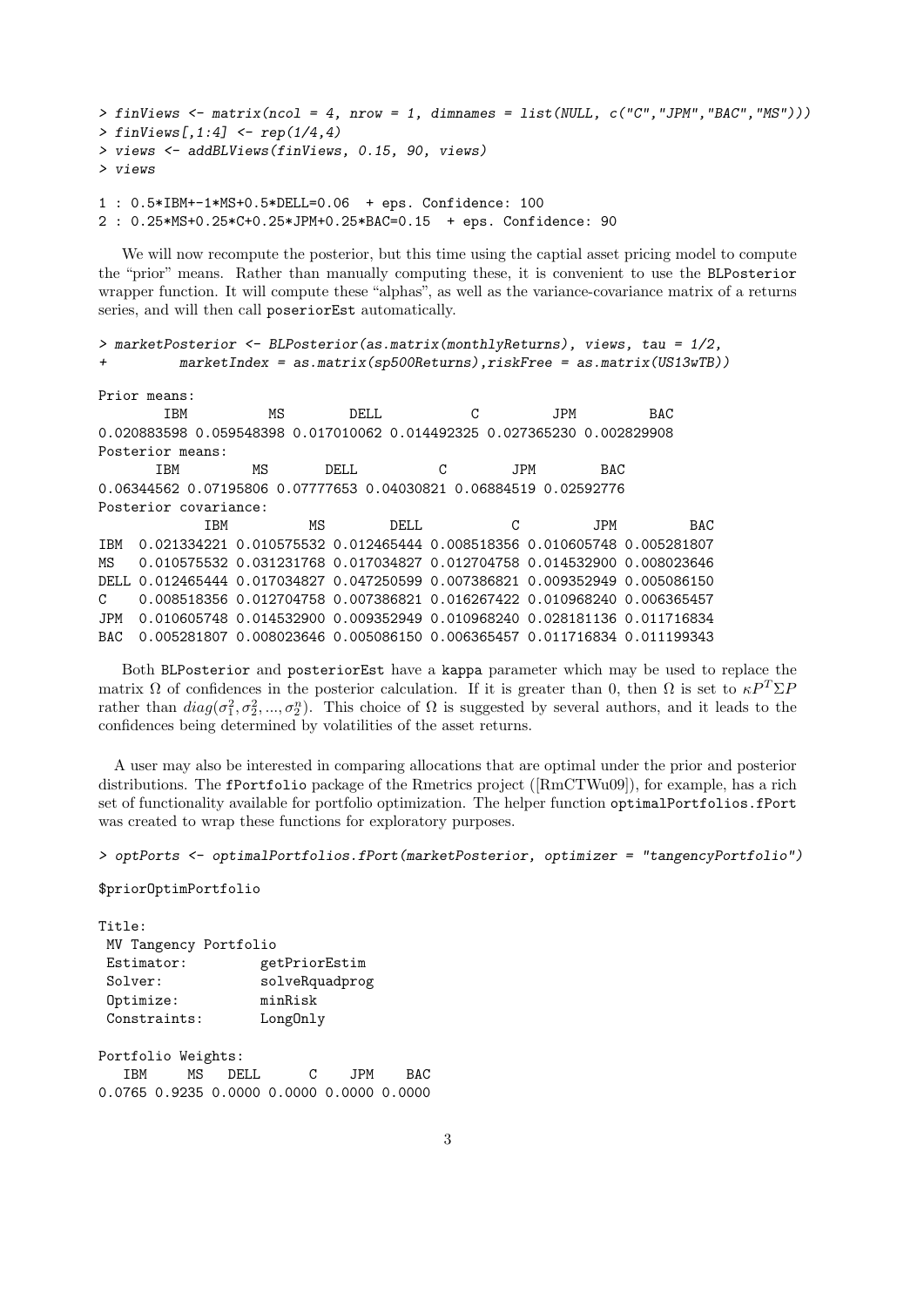Covariance Risk Budgets: IBM MS DELL C JPM BAC Target Returns and Risks: mean mu Cov Sigma CVaR VaR<br>0.0000 0.0566 0.1460 0.0000 0.0000 0.1460 0.0000 0.0000 Description: Wed Feb 04 08:20:55 2015 by user: Administrator \$posteriorOptimPortfolio Title: MV Tangency Portfolio Estimator: getPosteriorEstim Solver: solveRquadprog Optimize: minRisk Constraints: LongOnly Portfolio Weights: IBM MS DELL C JPM BAC 0.3633 0.1966 0.1622 0.0000 0.2779 0.0000 Covariance Risk Budgets: IBM MS DELL C JPM BAC Target Returns and Risks: mean mu Cov Sigma CVaR VaR<br>0000.0.0680. 0.1368.0.000.0.0000 0.0000 0.0689 0.1268 0.0000 0.0000 Description: Wed Feb 04 08:20:55 2015 by user: Administrator attr(,"class") [1] "BLOptimPortfolios"  $> par(mfcol = c(2, 1))$ \$mfcol [1] 1 1 > weightsPie(optPorts\$priorOptimPortfolio) IBM MS 0.0764997 0.9235003 > weightsPie(optPorts\$posteriorOptimPortfolio) IBM MS DELL JPM 0.3632847 0.1966260 0.1622156 0.2778737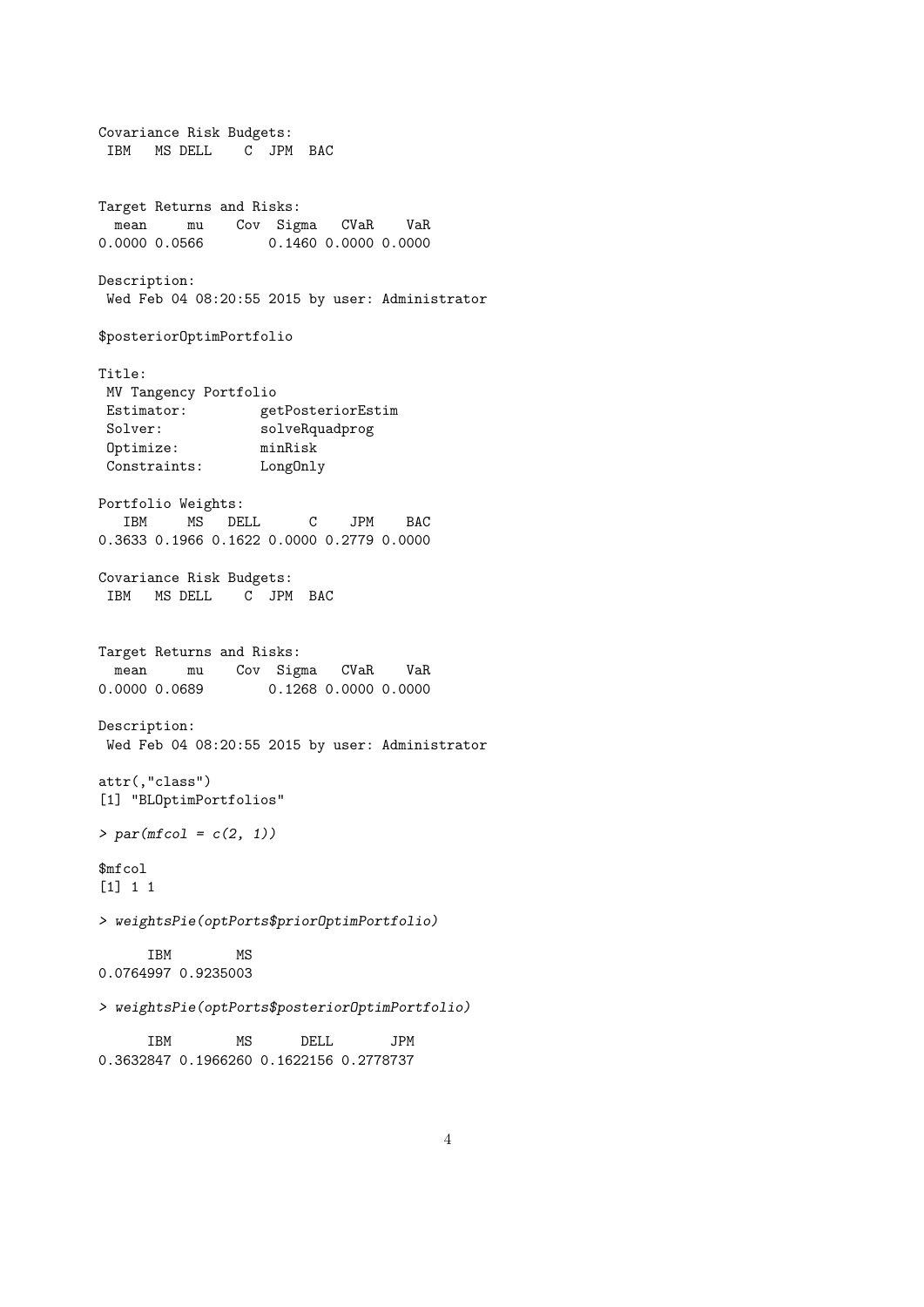#### **Weights**



### **Weights**



Additional parameters may be passed into function to control the optimization process. Users are referred to the fPortfolio package documentation for details.

```
> optPorts2 <- optimalPortfolios.fPort(marketPosterior,
+ constraints = "minW[1:6]=0.1", optimizer = "minriskPortfolio")
> optPorts2
$priorOptimPortfolio
Title:
MV Minimum Risk Portfolio
Estimator: getPriorEstim
Solver: solveRquadprog
Optimize: minRisk
Constraints: minW
Portfolio Weights:
             DELL C JPM BAC
0.1137 0.1000 0.1000 0.1098 0.1000 0.4764
Covariance Risk Budgets:
IBM MS DELL C JPM BAC
```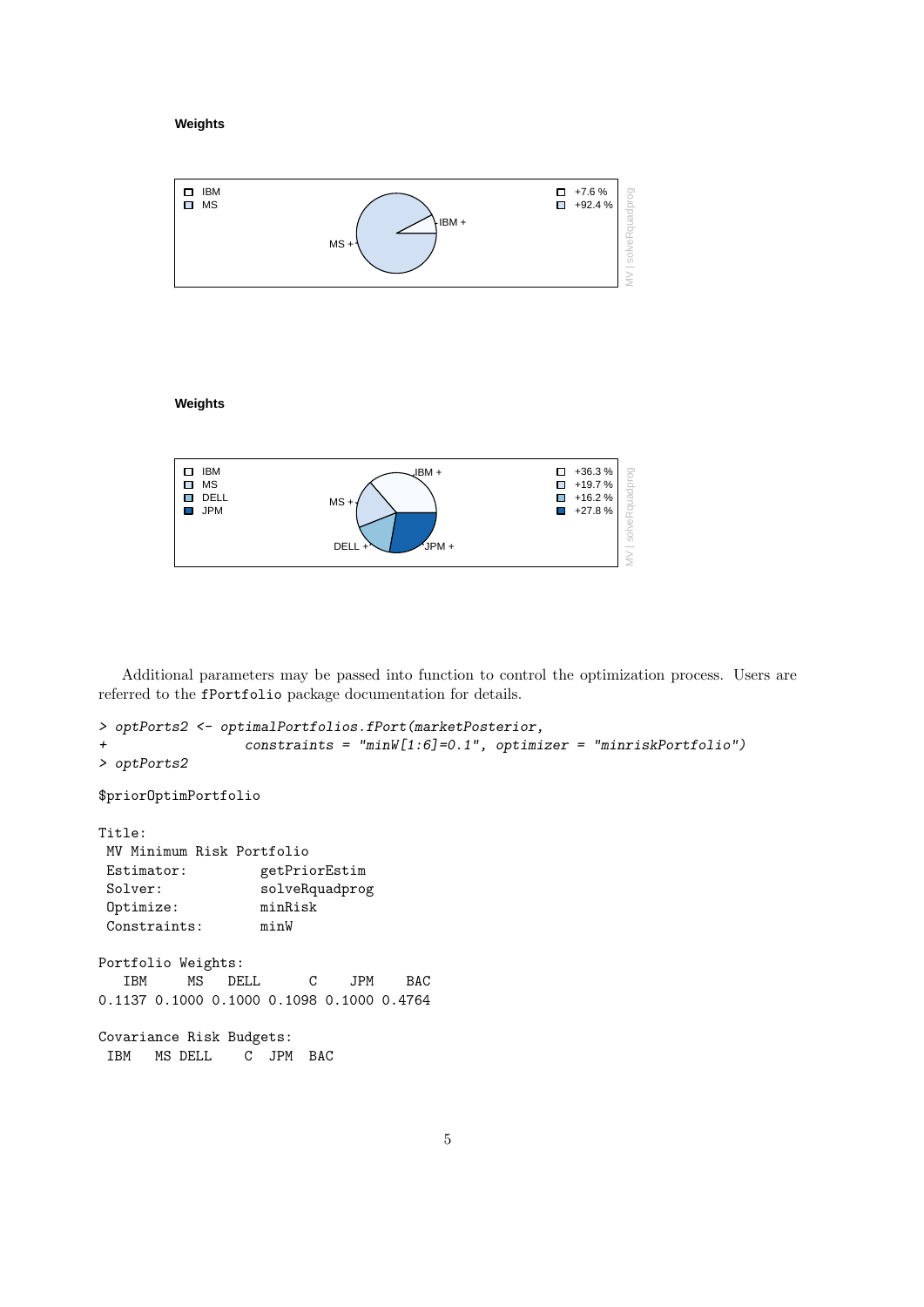Target Returns and Risks: mean mu Cov Sigma CVaR VaR 0.0000 0.0157 0.0864 0.0000 0.0000 Description: Wed Feb 04 08:20:55 2015 by user: Administrator \$posteriorOptimPortfolio Title: MV Minimum Risk Portfolio Estimator: getPosteriorEstim Solver: solveRquadprog<br>0ptimize: minRisk  $\texttt{Optimize:}$ Constraints: minW Portfolio Weights: IBM MS DELL C JPM BAC 0.1000 0.1000 0.1000 0.1326 0.1000 0.4674 Covariance Risk Budgets: IBM MS DELL C JPM BAC Target Returns and Risks: mean mu Cov Sigma CVaR VaR 0.0000 0.0457 0.1008 0.0000 0.0000 Description: Wed Feb 04 08:20:55 2015 by user: Administrator attr(,"class") [1] "BLOptimPortfolios"

Finally, density plots of marginal prior and posterior distributions can be generated with densityPlots. As we will see in the next section, this gives more interesting results when used with copula opinion pooling.

> densityPlots(marketPosterior, assetsSel = "JPM")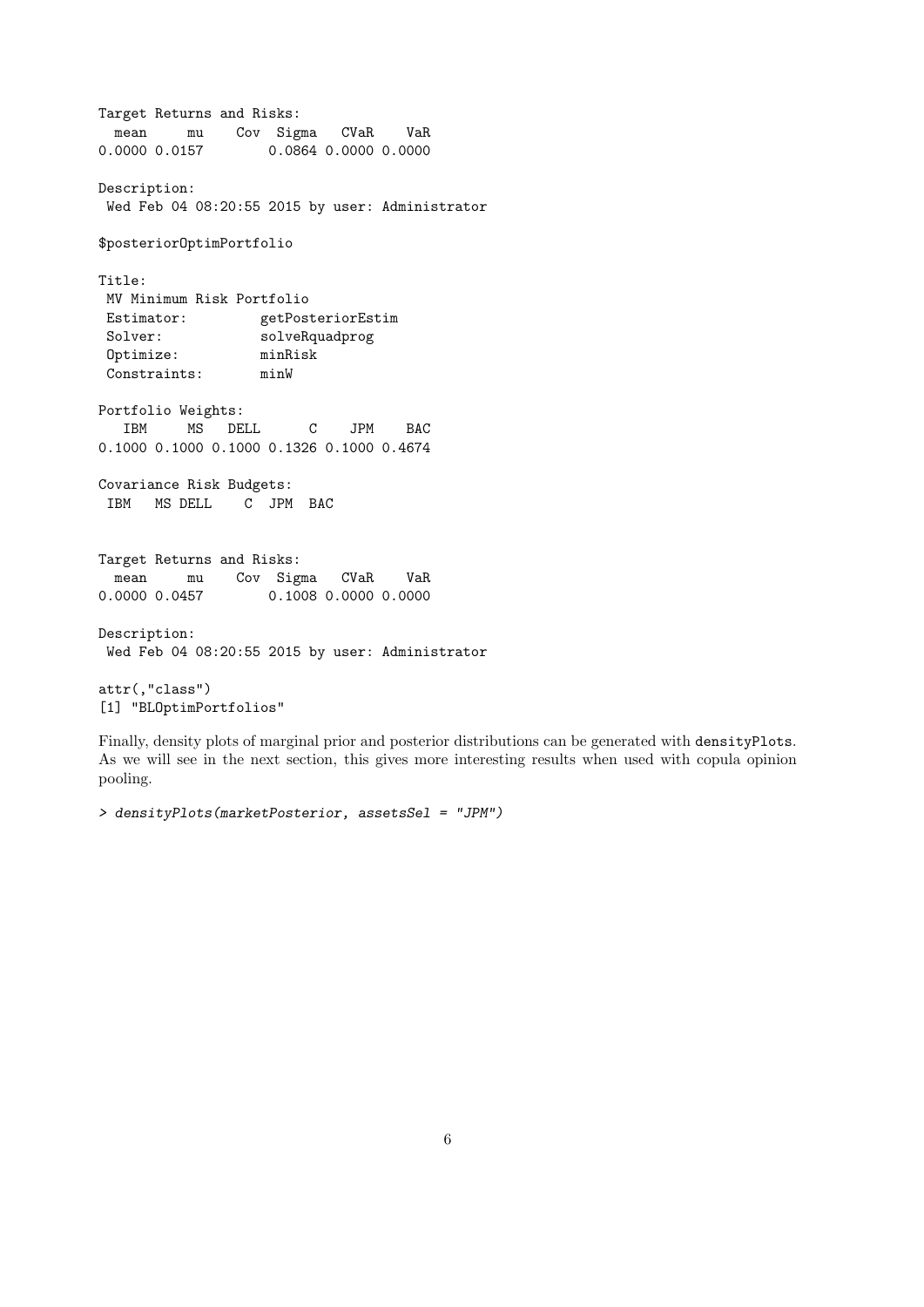

# 4 Overview of Copula Opinion Pooling

Copula opinion pooling is an alternative way to blend analyst views on market distributions that was developed by Attilio Meucci towards the end of 2005. It is similar to the Black-Litterman model in that it also uses a "pick" matrix to formulate views. However it has several advantages including the following:

- Views are made on realizations of the market, not on market parameters as in the original formulation of BL
- The joint distribution of the market can be any multivariate distribution
- Views are not restricted to the normal distribution
- The parameters in the model have clearer meanings
- The model can easily be generalized to incorporate the views of multiple analysts

Nevertheless, all of this comes at a price. We can no longer use closed-form expressions for calculating the posterior distribution of the market and hence must rely on simulation instead. Before proceeding to the implementation however let us look at the theory. Readers are referred to [Me05] for a more detailed discussion.

As before, suppose that we have a set of  $n$  assets whose returns are represented by a set of random variables  $A = \{a_1, a_2, ..., a_n\}$ . As in Black-Litterman, we suppose that A has some prior joint distribution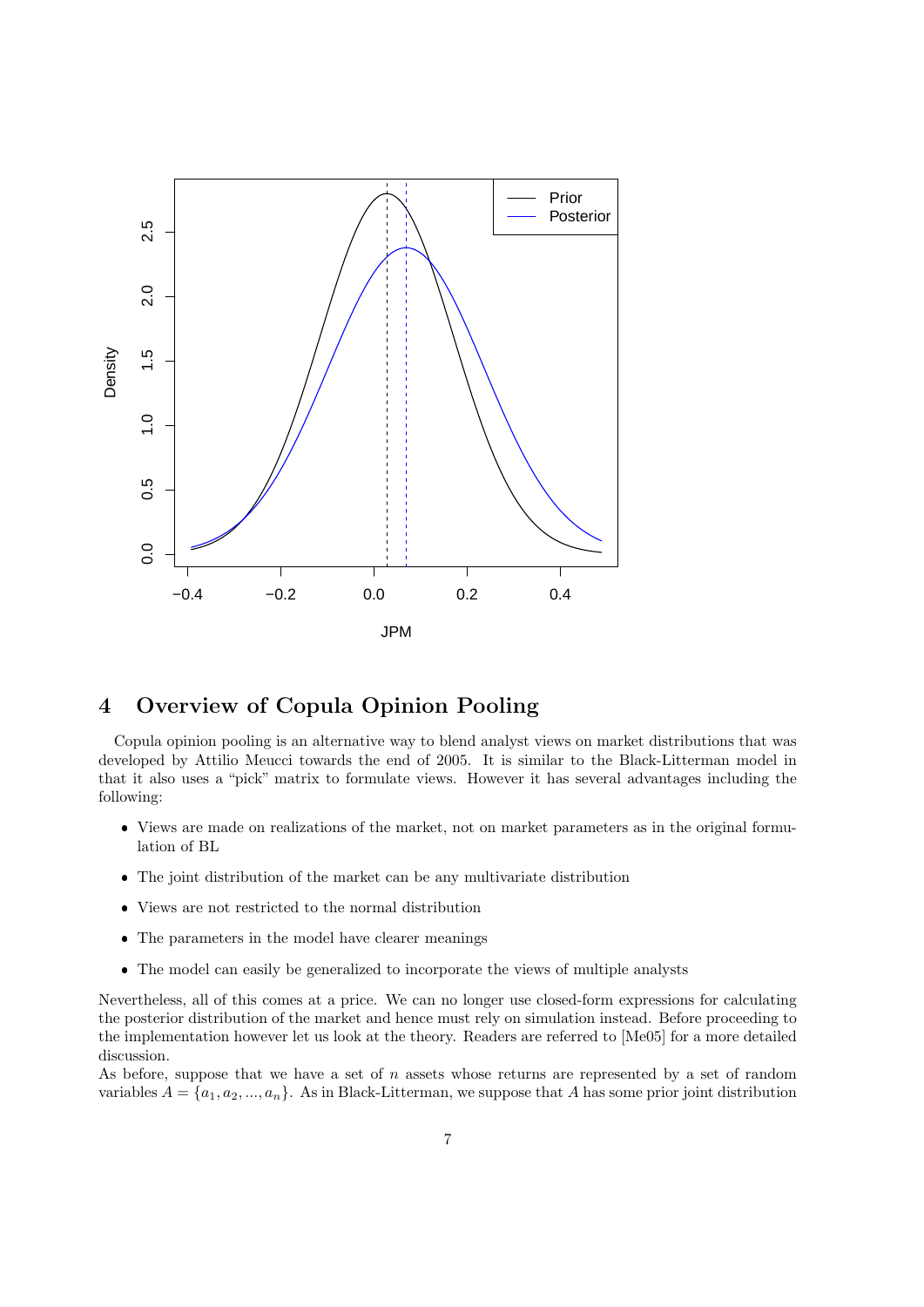whose c.d.f we will denote by  $\Phi_A$ . Denote the marginals of this distribution by  $\phi_i$ . An analyst forms his views on linear combiniations of future realizations of the values of A by assigning subjective probability distributions to these linear combinations. That is we form views of the form  $p_{i,1}a_1+p_{i,2}a_2+...+p_{i,n}a_n \sim$  $\theta_i$ , where  $\theta_i$  is some distribution. Denote the pick matrix formed by all of these views by P once again. Now, since we have assigned some prior distribution  $\Phi_A$  to these assets, it follows that actually the product  $V = PA$  inherits a distribution as well, say

$$
v_i = p_{i,1}a_1 + p_{i,2}a_2 + \dots + p_{i,n}a_n \sim \theta'_i
$$

. In general  $\theta_i \neq \theta'_i$  unless one's views are identical to the market prior. Thus we must somehow resolve this contradiction. A straightforward way of doing this is to take the weighted sum of the two marginal c.d.fs, so i.e.  $\hat{\theta}_i = \tau_i \theta_i + (1 - \tau_i) \theta'_i$ , and  $\tau_i \in [0, 1]$  is a parameter representing our confidence in our subjective views. This is the actual marginal distribution that will be used to determine the market posterior.

The market posterior is actually determined by setting the marginals of distributions of V to  $\hat{\theta}_i$ , while using a copula to keep the dependence structure of V intact. Let  $V = (v_1, v_2, ..., v_k)$ , where k is the number of views that the analyst has formed. Then  $v_i \sim \theta'_i$ . Let C be the copula of V so that C is the joint distribution of

 $(\theta'_1(v_1), \theta'_2(v_2), ..., \theta'_k(v_k)) = (C_1, C_2, ..., C_k)$ 

if we now take the  $\theta_i'$  to be cumulative density functions. Next set  $\hat{V}$  as the random variable with the joint distribution  $(\hat{\theta_1}^{-1}(C_1), \hat{\theta_2}^{-1}(C_2), ..., \hat{\theta_k}^{-1}(C_k))$ . The posterior market distribution is obtained by rotating  $\hat{V}$  back into market coordinates using the orthogonal complement of P. See [Me05], p. 5 for details.

# 5 COP in BLCOP

Let us now work through a brief example to see how these ideas are implemented in the BLCOP package. First, one again works with objects that hold the view specification, which in the COP case are of class COPViews. These can again be created with a constructor function of the same name. However a significant difference is the use of mvdistribution and distribution class objects to specify the prior distribution and view distributions respectively. We will show the use of these in the following example, which is based on the example used in [Me05], p.9. Suppose that we wish to invest in 4 market indices (S&P500, FTSE, CAC and DAX). Meucci suggests a multivariate Student-t distribution with  $\nu = 5$ degrees of freedom and dispersion matrix given by:

| $10^{-3}$ . | .376 |      | .253 .333 .397 |      |  |
|-------------|------|------|----------------|------|--|
|             |      | .360 | .360           | .396 |  |
|             |      |      | .600           | .578 |  |
|             |      |      |                | .775 |  |

He then sets  $\mu = \delta \Sigma w_{eq}$  where  $w_{eq}$  is the relative capitilization of the 4 indices and  $\delta = 2.5$ . For simplicity we will simply take  $w_{eq} = (1/4, 1/4, 1/4, 1/4)$ .

```
> dispersion <- c(.376,.253,.360,.333,.360,.600,.397,.396,.578,.775) / 1000
> sigma <- BLCOP:::.symmetricMatrix(dispersion, dim = 4)
> caps <- rep(1/4, 4)
> mu <- 2.5 * sigma %*% caps
> dim(mu) < - NULL> marketDistribution <- mvdistribution("mt", mean = mu, S = sigma, df = 5 )
> class(marketDistribution)
[1] "mvdistribution"
attr(,"package")
[1] "BLCOP"
```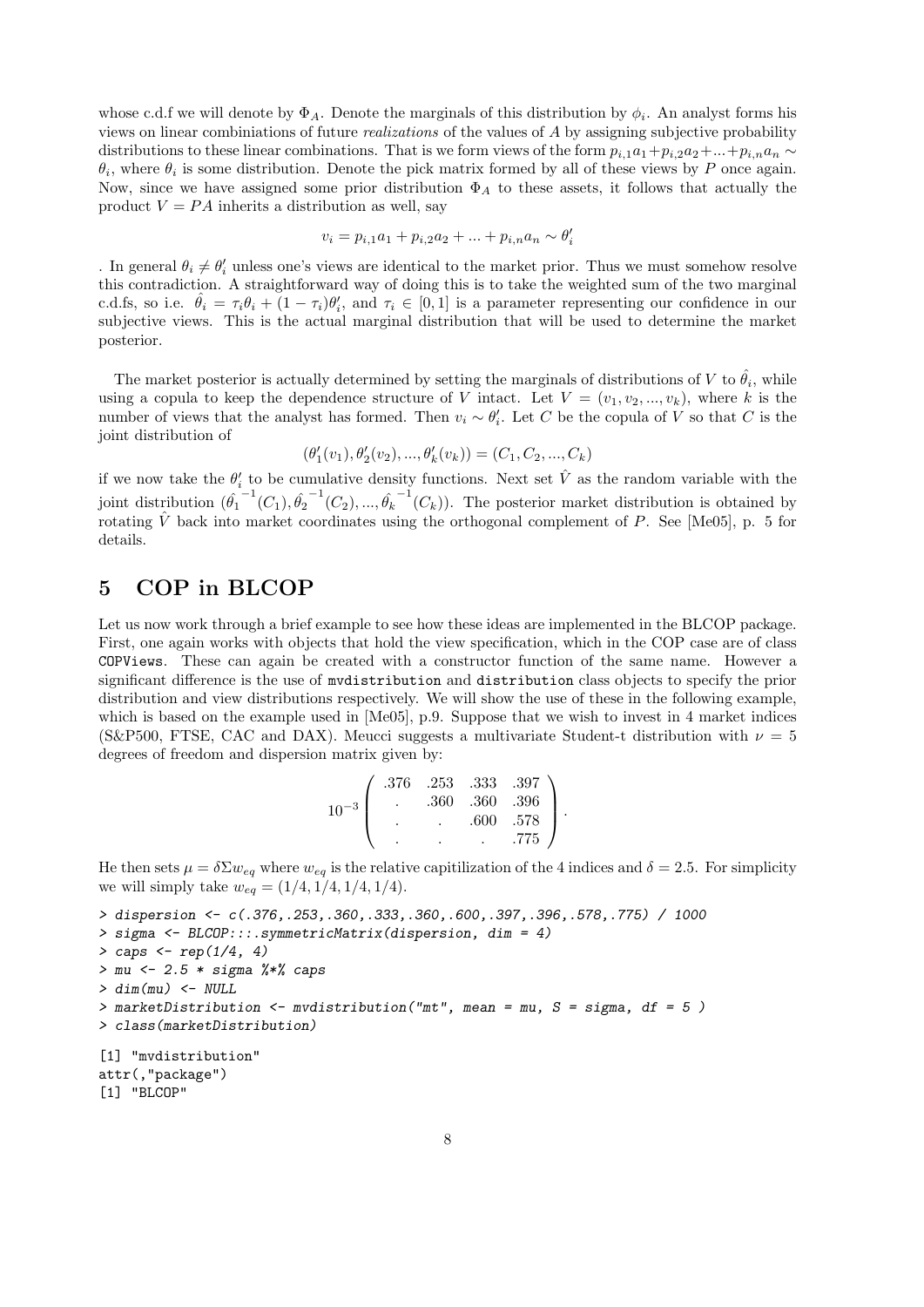The class mvdistribution works with R multivariate probabilty distribution "suffixes". mt is the R "name"/"suffix" of the multivariate Student-t as found in the package mnormt. That is, the sampling function is given by  $rmt$ , the density by dmt, and so on. The other parameters are those required by the these functions to fully parametrize the multivariate Student-t. The distribution class works with univariate distributions in a similar way and is used to create the view distributions. We continue with the above example by creating a single view on the DAX.

```
> pick <math>~</math> matrix(0, ncol = 4, nrow = 1,dimnames = list(NULL, c("SP", "FTSE", "CAC", "DAX"))> pick[1,"DAX"] <- 1
> viewDist <- list(distribution("unif", min = -0.02, max = 0))
> views <- COPViews(pick, viewDist = viewDist, confidences = 0.2,
          assertNames = c("SP", "FTSE", "CAC", "DAX"))
```
As can be seen, the view distributions are given as a list of distribution class objects, and the confidences set the tau's described previously. Here we have assigned a  $U(-0.02, 0)$  distribution to our view with confidence 0.2. Additional views can be added with addCOPViews.

```
> newPick \leq matrix(0, 1, 2)
> dimnames(newPick) <- list(NULL, c("SP", "FTSE"))
> newPick[1, ] \leftarrow c(1, -1) # add a relative view
> views <- addCOPViews(newPick,
          list(distribution("norm", mean = 0.05, sd = 0.02)), 0.5, views)
```
The posterior is calculated with COPPosterior, and the updated marginal distributions can be visualized with densityPlots once again. The calculation is performed by simulation, based on the ideas described in [Me06]. The simulations of the posterior distribution are stored in the posteriorSims of the class COPResult that is returned by COPPosterior.

```
> marketPosterior <- COPPosterior(marketDistribution, views, numSimulations = 50000)
> densityPlots(marketPosterior, assetsSel = 4)
```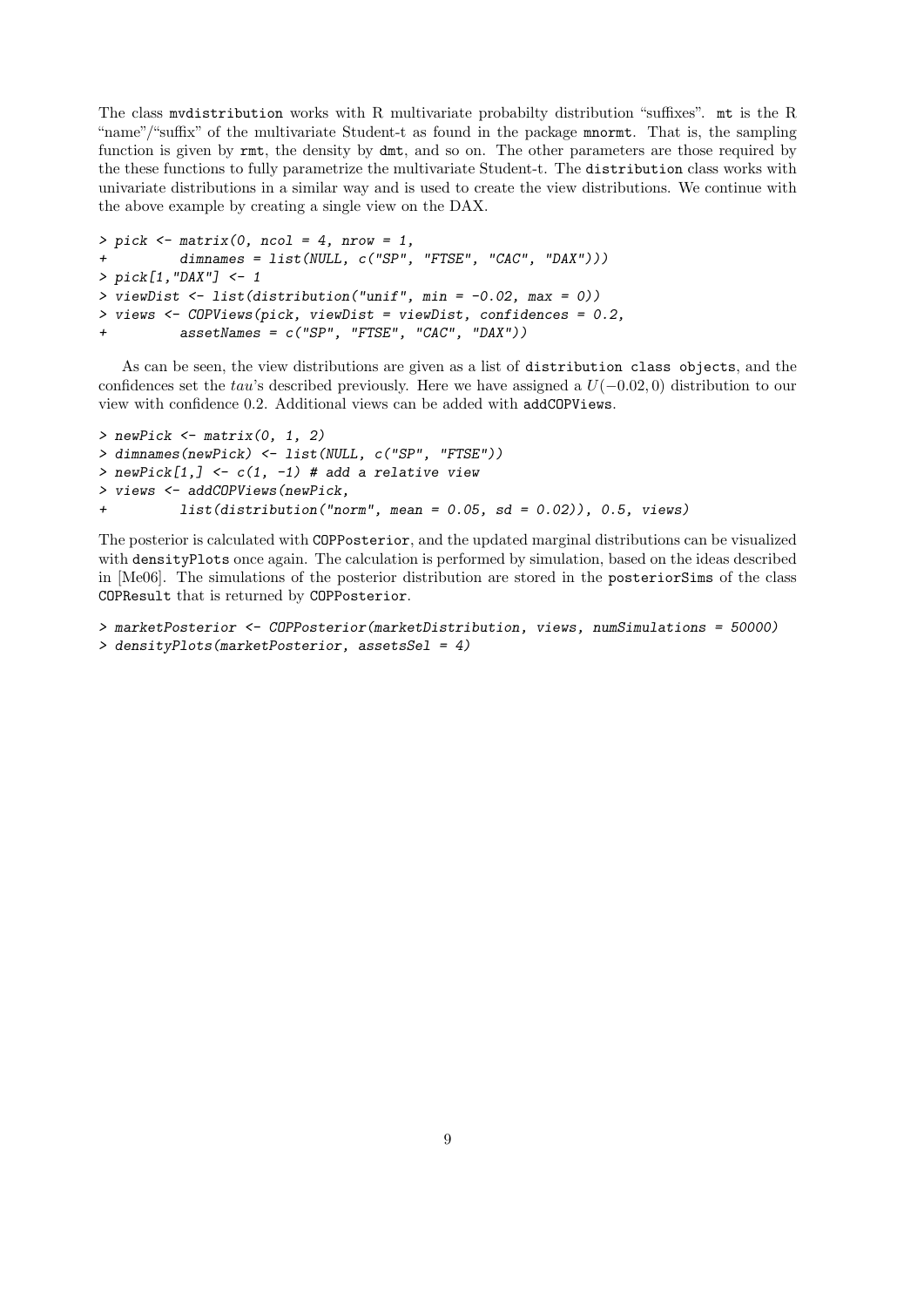

### **Kernel density estimates of posterior and prior**

### 6 Future developments

While mostly stable, the code is currently in need of some minor cleanup work and refactoring (e.g. pick matrices are referred to as P in some places and pick in others) as well as improvements in the documentation and examples. Attilio Meucci has also very recently proposed an even more general viewblending method which he calls *Entropy Pooling* and its inclusion would be another obvious extension of this package's functionality in the longer term.

# References

- [Me05] Meucci, Attilio. Beyond Black-Litterman: Views on Non-Normal Markets. November 2005, Available at SSRN: http://ssrn.com/abstract=848407
- [Me06] Meucci, Attilio. Beyond Black-Litterman in Practice: A Five-Step Recipe to Input Views on non-Normal Markets. May 2006, Available at SSRN: http://papers.ssrn.com/sol3/papers.cfm?abstract id=872577
- [Me08] Meucci, Attilio. The Black-Litterman Approach: Original Model and Extensions. April 2008, Available at SSRN: http://ssrn.com/abstract=1117574
- [RmCTWu09] Rmetrics Core Team, Wuertz, D. The fPortfolio package. September 2009, Available at cran.r-project.org